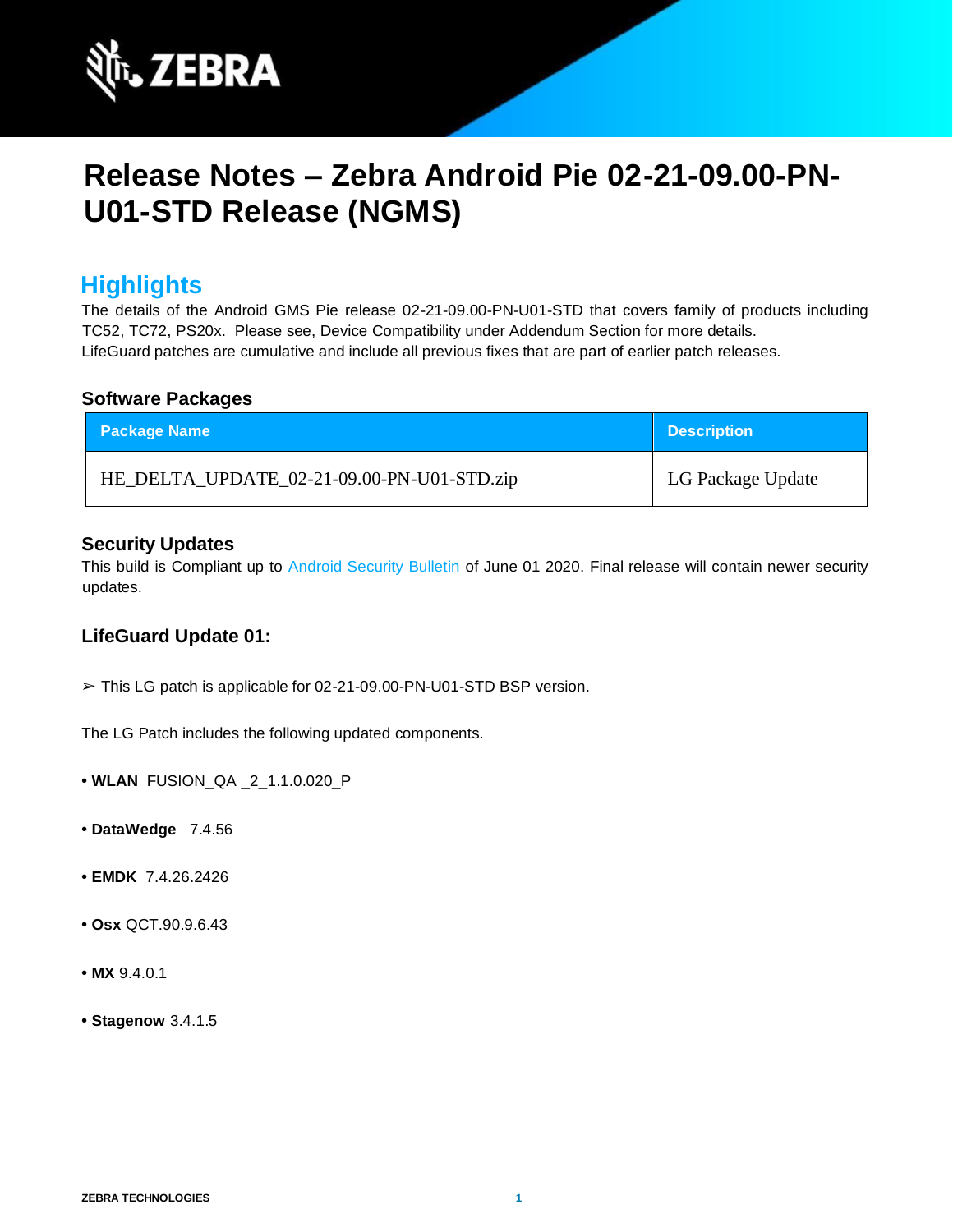

### **Version Information**

Below Table contains important information on versions

| <b>Description</b>          | <b>Version</b>                                      |
|-----------------------------|-----------------------------------------------------|
| <b>Product Build Number</b> | 02-21-09.00-PN-U01-STD                              |
| <b>Android Version</b>      | 9                                                   |
| <b>Security Patch level</b> | June 1, 2020                                        |
| Linux Kernel                | 4.4.153                                             |
| <b>Component Versions</b>   | Please see Component Version under Addendum section |

### **New Features**

• Added support for Tianma display panel for TC72. This image is backward compatible with existing Innolux display.

# **Important Links**

- **Requirements and Instructions** 
	- [Installation and setup instructions](https://www.zebra.com/content/dam/zebra_new_ia/en-us/software/operating-system/helios/pie-os-update-instructions.pdf)
		- + [Zebra Techdocs](https://techdocs.zebra.com/)
		- [Developer Tools](https://developer.zebra.com/)

### **Upgrade Options**

Below table provides detailed information on shortest path to upgrade based on current version of software.

| <b>Current</b><br><b>Software</b><br><b>Version on Device</b> | <b>Steps to get to this Release</b>                                                                                                                                  | <b>Comments</b> |
|---------------------------------------------------------------|----------------------------------------------------------------------------------------------------------------------------------------------------------------------|-----------------|
| $02-11-01.00-PN-UXX$                                          | Apply Full Package Update<br>HE FULL UPDATE 02-21-09.00-PN-U00-<br>STD.zip<br><b>Followed by</b><br>Apply Delta Update<br>HE_DELTA_UPDATE_02-21-09.00-PN-U01-STD.zip |                 |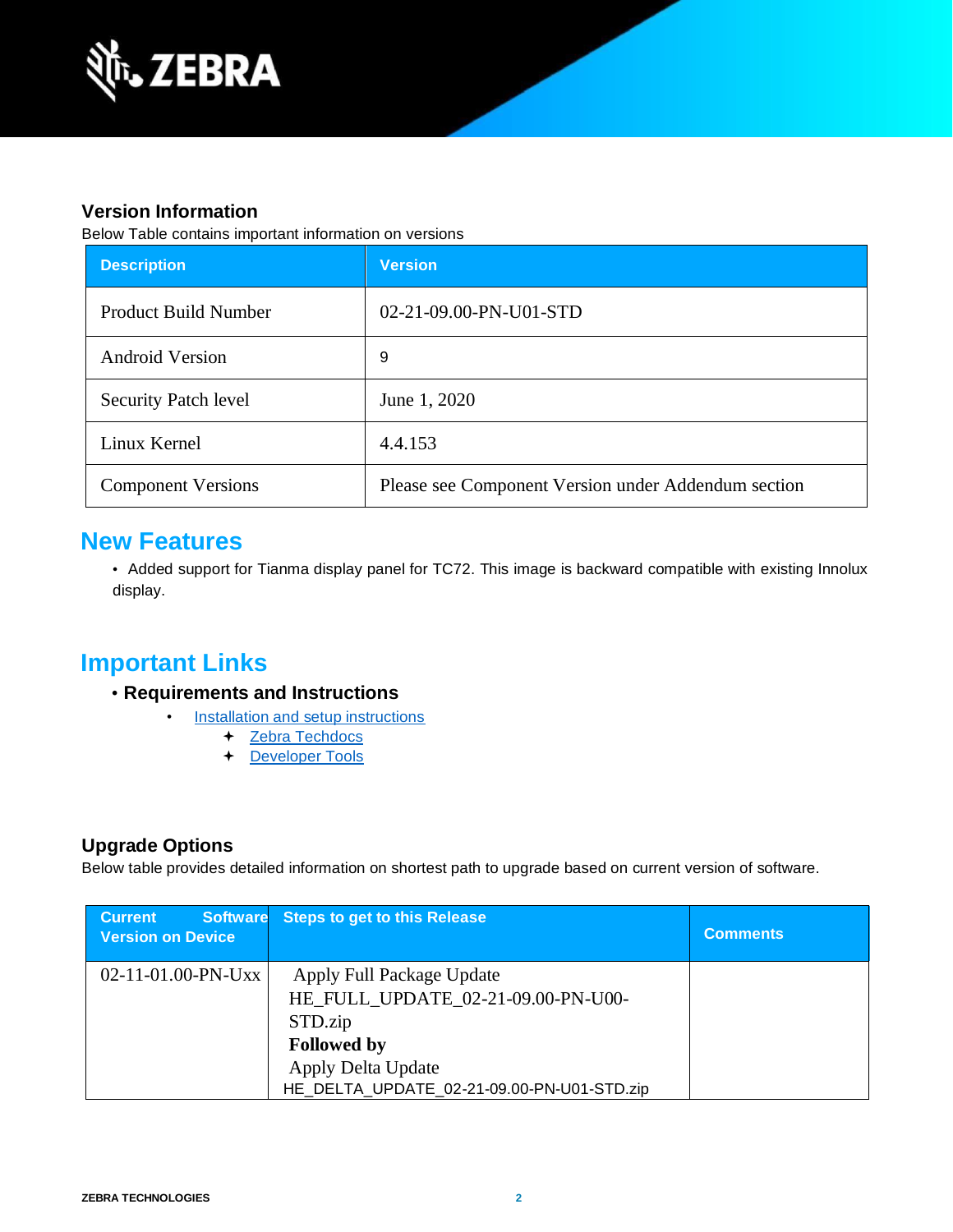

| 02-21-09.00-PN-Uxx   Apply Delta Package Update<br>HE_DELTA_UPDATE_02-<br>21-09.00-PN-U01-STD.zip |  |
|---------------------------------------------------------------------------------------------------|--|
|                                                                                                   |  |

**NOTE:** The TC72 devices with Tianma display are not allowed to downgrade to Android P BSP 2.11.01 or older Oreo versions below BSP 01.30.04. To identify the display type on TC72 devices user can check the ro.config.device.display property using getprop command from adb shell –

> For TC72 Innolux device – [ro.config.device.display]: [900] For TC72 Tianma device – [ro.config.device.display]: [512]

Known Constraints and Workarounds

Below are Known Constraints and workaround if applicable.

• If VPN is configured with 'Always On' on a device, on a reboot, there is an intermittent occurrence of device not connecting to VPN server. User can workaround the issue by configuring the VPN as not 'Always On'.

# **Addendum**

#### **Device Compatibility**

This software release has been approved for use on the following devices.

| <b>Device</b><br><b>Family</b> | <b>Part Number</b>                                 | <b>Device Specific</b><br><b>Manuals and</b><br><b>Guides</b> |
|--------------------------------|----------------------------------------------------|---------------------------------------------------------------|
| <b>TC52</b>                    | TC520K-2PEZU4P-CN                                  | <b>TC52 Home Page</b>                                         |
| <b>TC72</b>                    | TC720L-0ME24B0-CN                                  | <b>TC72 Home Page</b>                                         |
| <b>PS20</b>                    | PS20J-B2G2CN00<br>PS20J-P4G2CN00<br>PS20J-P4H1CN00 | <b>PS20 Home Page</b>                                         |

### **Component Versions**

| <b>Component / Description</b> | <b>Version</b> |
|--------------------------------|----------------|
|--------------------------------|----------------|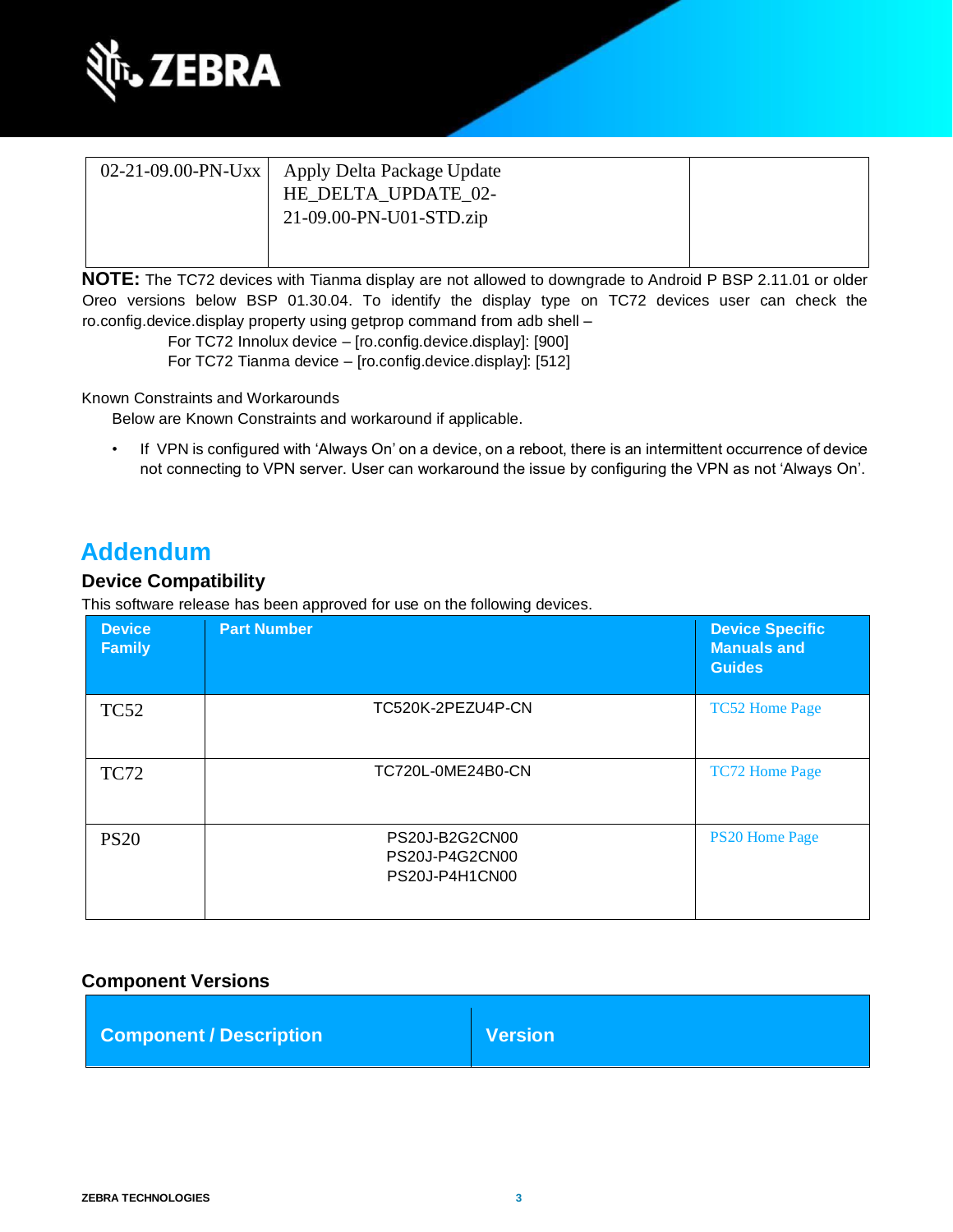

| ActiveEdge                        | 2.7.4                                     |
|-----------------------------------|-------------------------------------------|
|                                   |                                           |
| AnalyticsMgr                      | 2.4.0.1251                                |
|                                   |                                           |
| Audio (Microphone and Speaker)    | 0.12.0.0                                  |
|                                   |                                           |
| <b>Battery Management</b>         | Version: 1.4.2                            |
| <b>Battery Swap</b>               | Version: 2.1.1                            |
|                                   |                                           |
| <b>Bluetooth Pairing Utility</b>  | Version 3.16                              |
| PS20 Cradle                       |                                           |
|                                   | Utility 1.01                              |
|                                   | FWUpdater: 1.0                            |
|                                   |                                           |
| DataWedge                         | 7.4.56                                    |
|                                   |                                           |
| Device Central                    | 2.2.0.8                                   |
| Diagnostic Tool                   | 1.19.0.3                                  |
|                                   |                                           |
| <b>EMDK</b>                       | 7.4.26.2426                               |
|                                   |                                           |
| Enterprise Keyboard               | 2.2.2.3                                   |
|                                   |                                           |
| Fota                              | 1.0.0.5                                   |
|                                   |                                           |
| License Manager and License Agent | version $3.2.0$ and version $3.2.0.3.2.0$ |
|                                   |                                           |
| <b>MSRN</b>                       | 2.01                                      |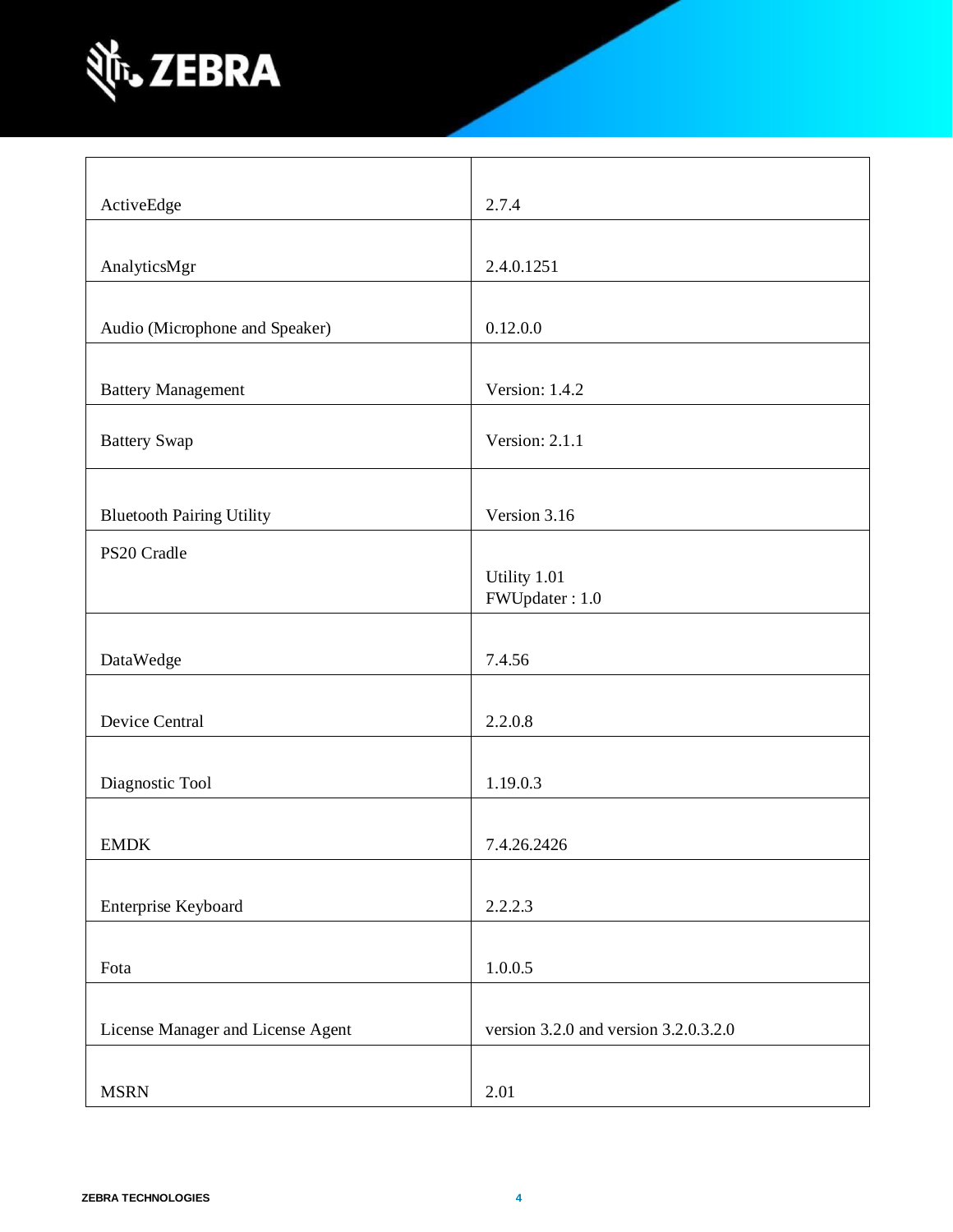

| MX                           | MXMF version:9.4.0.1                     |
|------------------------------|------------------------------------------|
|                              |                                          |
| <b>NFC</b>                   | NFC_NCIHALx_AR40.9.3.0                   |
|                              |                                          |
| <b>OSX</b>                   | QCT.90.9.6.43                            |
|                              |                                          |
| PTT Express                  | 3.1.42                                   |
|                              |                                          |
| Rxlogger and RxLoggerUtility | Version 6.0.0.0 and Version: 2.0.5.0     |
|                              |                                          |
| <b>Scanning Framework</b>    | 22.1.17.0                                |
|                              |                                          |
| Simulscan                    | Version: 4.0.5 and SimulscanEngine 3.2.3 |
|                              |                                          |
| WorryFree Wifi Analyzer      | WFW_QA_2_1.10.0.009_P                    |
| StageNow                     |                                          |
|                              | 3.4.1.5                                  |
| <b>Touch Panel</b>           |                                          |
|                              | TC52: 1.8.3-Finger 2-0                   |
|                              | TC72: 2.0.1-Finger 1-0                   |
|                              | PS20: v08                                |
|                              |                                          |
| <b>WLAN</b>                  | FUSION_QA_2.1.1.0.020_P                  |
|                              |                                          |
| Zebra Bluetooth              | 2.1                                      |
|                              |                                          |
| Zebra Data Service           | 9.0.0.1210                               |
|                              |                                          |
| Zebra Volume Control         | 2.2.0.8                                  |